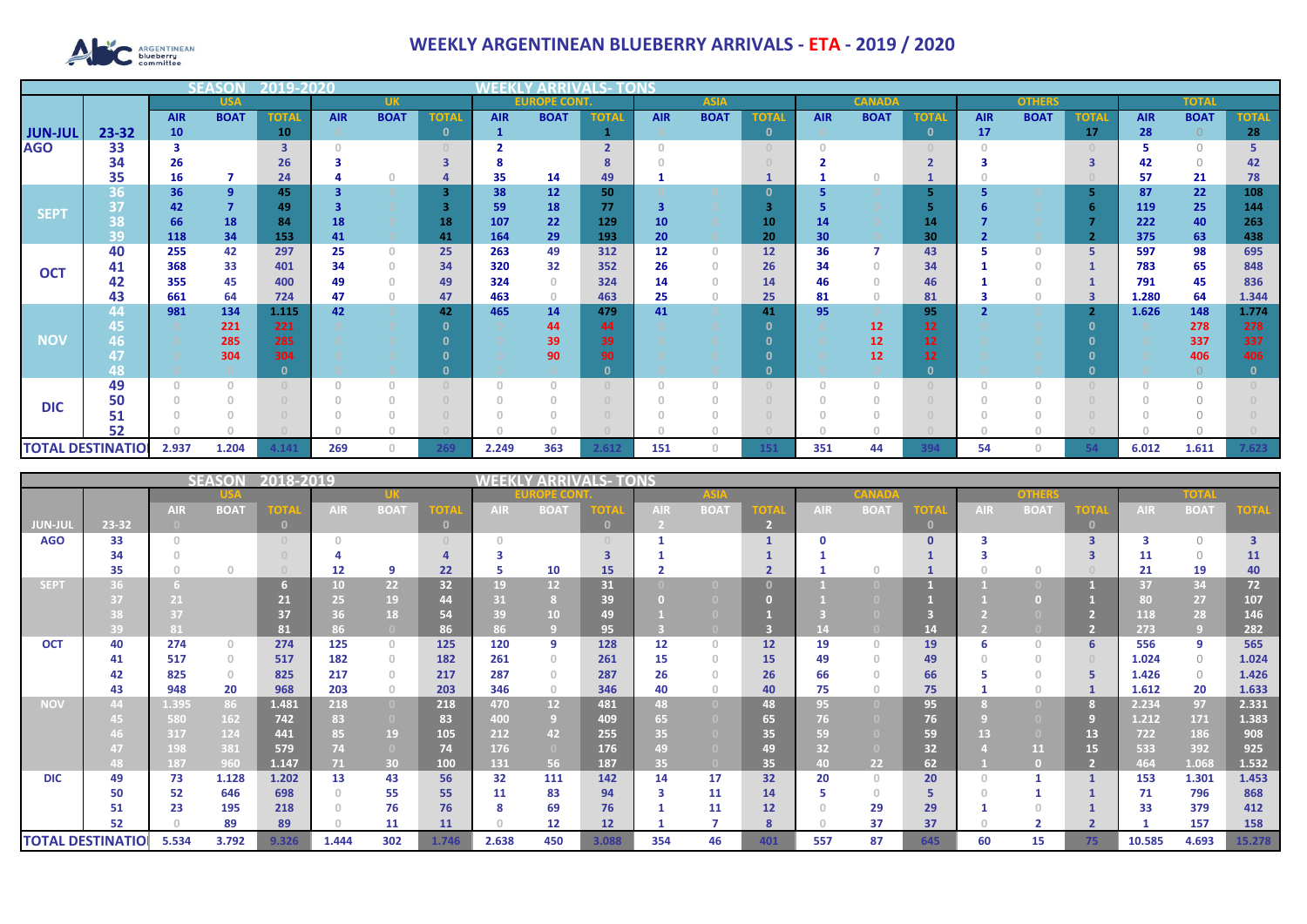## **WEEKLY ARGENTINEAN BLUEBERRY ARRIVALS - ETA - 2019 / 2020 - ALL DESTINATIONS**



**WEEKLY ARGENTINEAN BLUEBERRY ARRIVALS - ETA - 2019 / 2020 - U.S.A.**

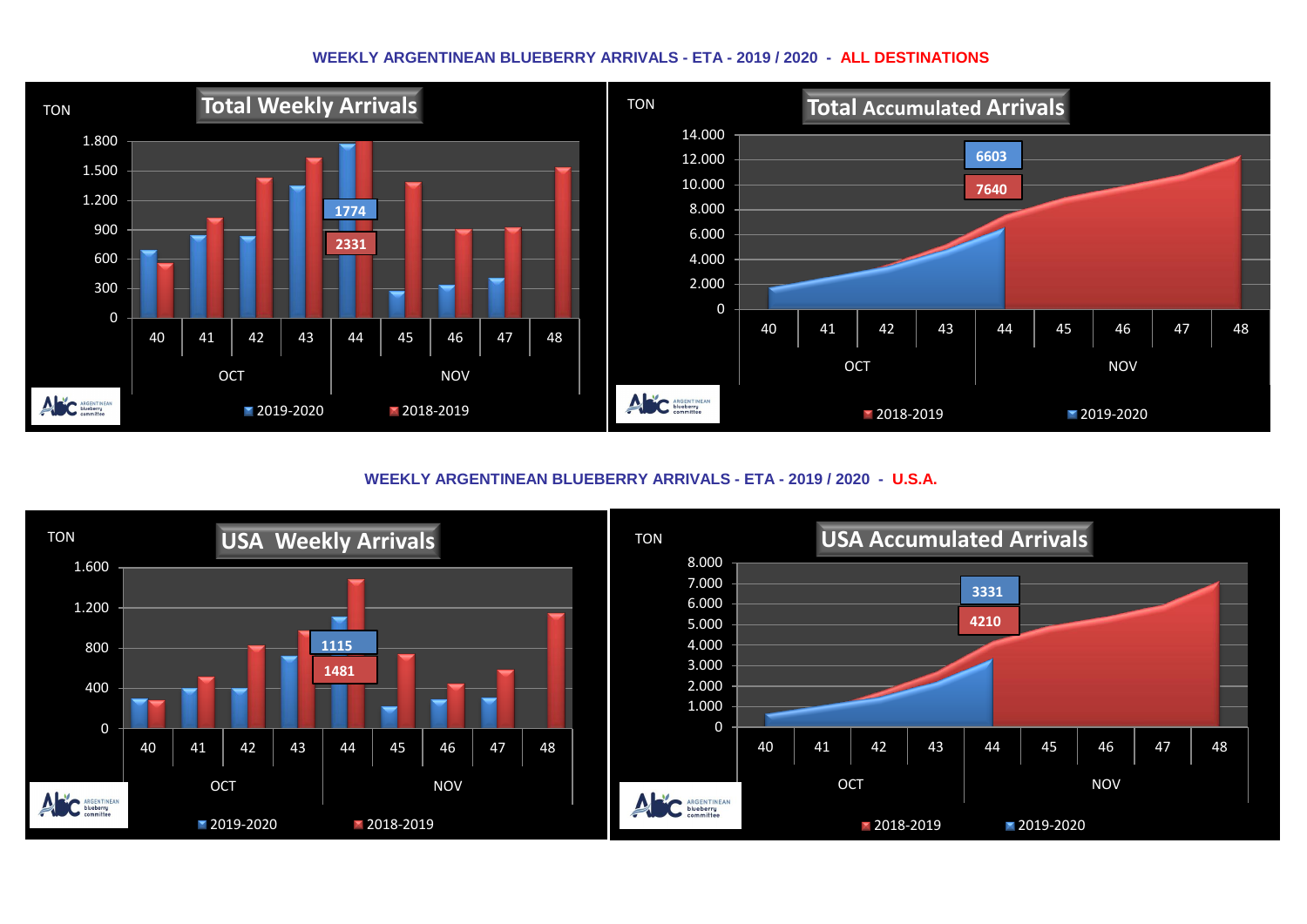## **WEEKLY ARGENTINEAN BLUEBERRY ARRIVALS - ETA - 2019 / 2020 - UK**



**WEEKLY ARGENTINEAN BLUEBERRY ARRIVALS - ETA - 2019 / 2020 - CONTINENTAL EUROPE**